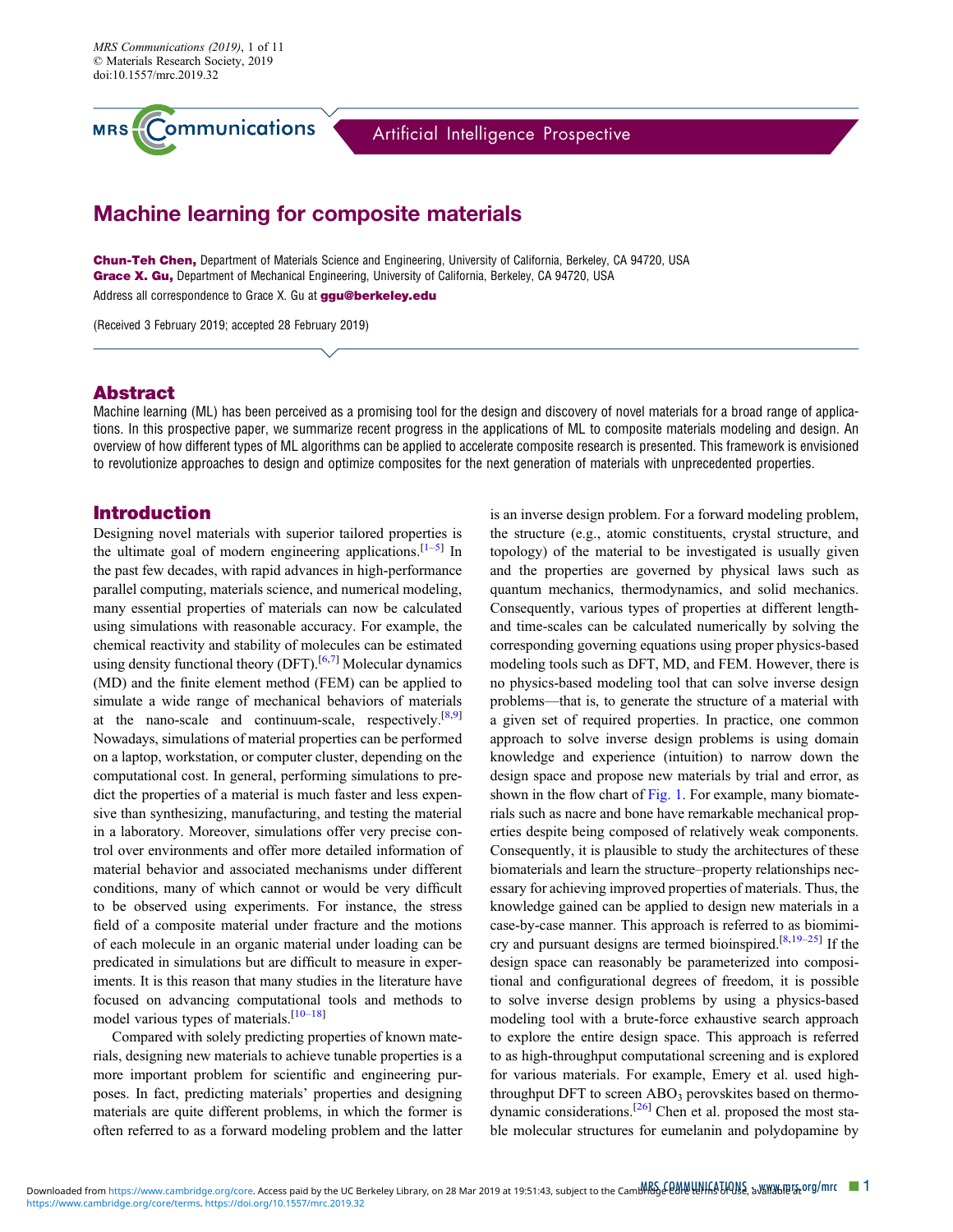<span id="page-1-0"></span>

Figure 1. Comparison of materials' design approaches based on domain knowledge and ML. The flowchart shown in blue represents the domain-knowledge-based materials' design approach and the flowchart shown in green represents the machine-learning-based materials' design approach.

using high-throughput DFT to screen thousands of probable candidates.<sup>[\[6,7](#page-8-0)]</sup> However, when the design space is vast, using a brute-force approach is computationally infeasible even with modern algorithms and supercomputers. Therefore, optimization methods such as greedy algorithms and gradientbased algorithms are typically implemented in inverse design problems to search for optimal designs without having to explore the entire design space. Despite the high computational efficacy of optimization methods, the optimal solutions often depend on the initial configuration (initial values of design variables) adopted in the optimization process. Therefore, the solutions obtained from those optimization methods not only vary from one initial configuration to another but also, in some cases, can be stuck in local minima or critical points. Consequently, it is crucial to investigate alternative methods to make the inverse design of materials possible.

In addition to the old-fashioned materials' design approaches mentioned above, data-driven approaches based on machine learning (ML) techniques may transform the approaches of materials' design in the future as shown in Fig. 1. ML, a branch of artificial intelligence, uses a variety of statistical and probabilistic methods that allow computers to learn from experience and detect hidden patterns (the correlations between input and output variables) from large and oftentimes noisy datasets.<sup>[\[27](#page-8-0)–[30](#page-8-0)]</sup> Through evaluating only a portion of the possible data, ML algorithms can detect hidden patterns in the data and learn a target function that best maps input variables to an output variable (or output variables)—a procedure referred to as the training process. With the extracted patterns, predictions for unseen data points can be made and allow for generalizations with a limited amount of data rather than using an exhaustive approach to explore all possible data points. Recently, ML has turned our daily life to be more convenient in numerous ways by influencing image recognition, autonomous driving, e-mail spam detection, among others.[[31](#page-8-0)–[38](#page-9-0)]

In the field of materials science, most ML applications are concentrated on discovering new chemical compounds or molecules with desired properties. Those studies can be categorized into a subfield of ML for materials chemistry. One of the most challenging and active research topics in this subfield is finding a suitable representation (e.g., descriptors and fingerprints) of a molecule or crystal structure to be used as input variables in ML models.<sup>[\[39,40](#page-9-0)]</sup> This process is referred to as feature engineering (Fig. 1). Such representation can be coarse-level chemo-structural descriptors or something containing informa-tion of molecular electronic charge density.<sup>[\[34](#page-9-0)]</sup> In this area, Dieb et al. applied ML models to search for the most stable structures of doped boron atoms in graphene<sup>[\[41](#page-9-0)]</sup>. Hansen et al. applied a number of ML techniques to predict ground-state atomization energies of small molecules.<sup>[\[32](#page-8-0)]</sup> Botu et al. showed that energies and atomic forces may be predicted with chemical accuracy using an ML algorithm.<sup>[\[28](#page-8-0)]</sup> In the work of Mannodi-Kanakkithodi et al., the authors used ML methods to design polymer dielectrics.<sup>[\[33](#page-8-0)]</sup> Meredig et al. showed that the thermodynamic stability of compounds can be predicted using an ML model.<sup>[[42](#page-9-0)]</sup> Pilania et al. used ML models trained on quantum mechanical calculations and compared properties such as atomization energy, lattice parameter, and electron affinity with their model. $[34]$  $[34]$  As with other applications, applying ML to discover new materials requires a large amount of training data, which can either be attained computationally or experimentally. In addition to generating required training data using physics-based modeling tools,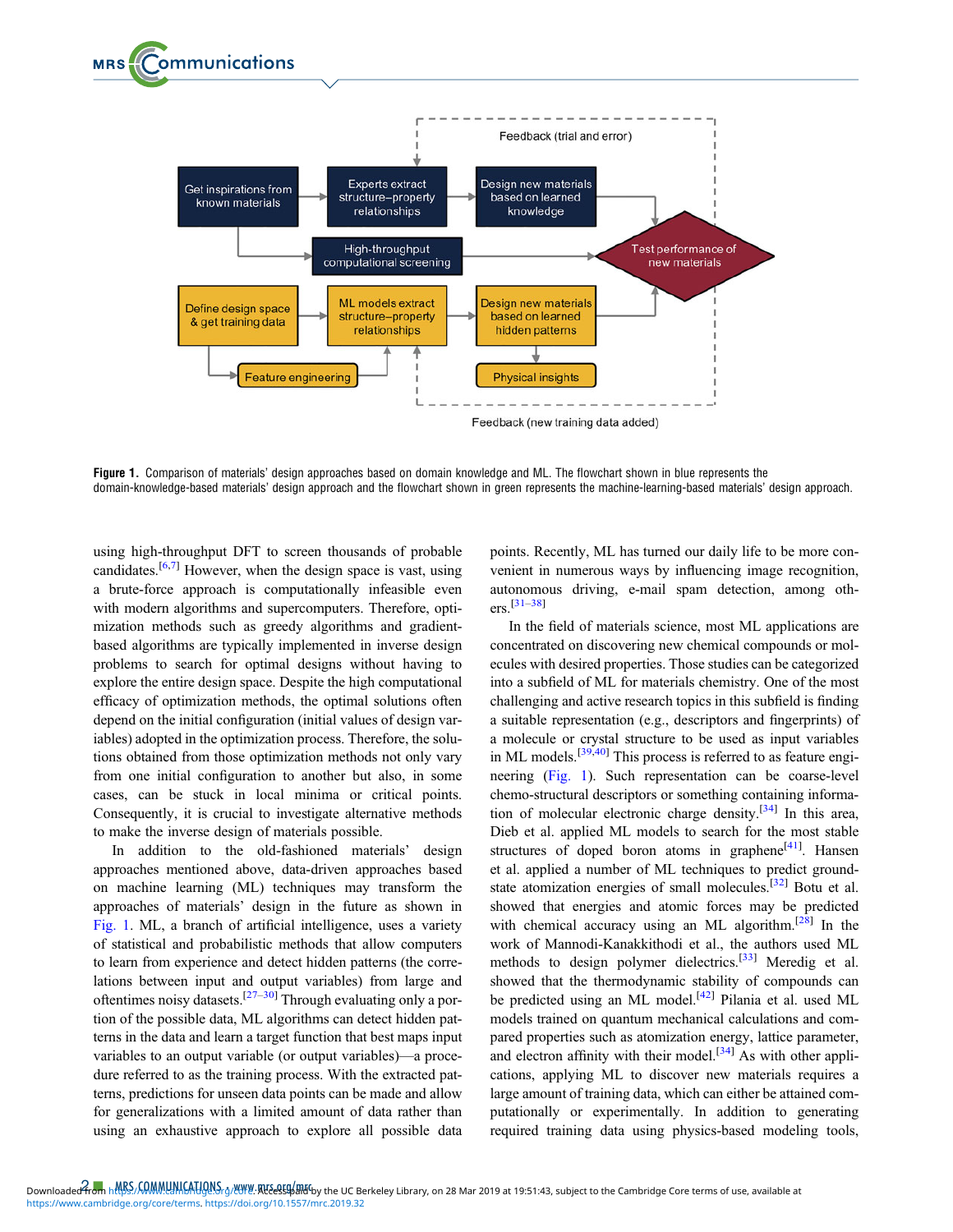numerous materials' databases provide universal access to abundant materials' data. Some of the most comprehensive materials' databases include the Materials Project, Automatic Flow for Materials Discovery, Open Quantum Materials Database, and Novel Materials Discovery. De Jong et al. predicted bulk and shear moduli for polycrystalline inorganic com-pounds using training data from the Materials Project.<sup>[\[43\]](#page-9-0)</sup> Ward et al. used training data from the Open Quantum Materials Database to discover new potential crystalline compounds for photovoltaic applications.[[44](#page-9-0)]

There are many instructive and inspiring review papers in the literature on applying ML to accelerate the discovery of new compounds.<sup>[\[31](#page-8-0),[34](#page-9-0),[45](#page-9-0)-[48\]](#page-9-0)</sup> In this prospective paper, we focus instead on another type of material—composite materials. Composites, composed of two or more base materials, are commonly used as structural materials.<sup>[\[2,4](#page-8-0),[49](#page-9-0),[50\]](#page-9-0)</sup> The base materials oftentimes have vastly distinctive properties and the combined architecture built from the base materials allows composites to possess unprecedented properties. Despite the vast design space of composites, traditional manufacturing methods have limited composite architectures to mostly laminate structures. In the past, more complex composites with hierarchical and porous features were difficult to be realized. Recent advances in additive manufacturing, however, have opened up the design space of composites and allowed for the creation of complex materials with internal voids and mul-tiple materials.<sup>[\[51](#page-9-0)–[60](#page-9-0)]</sup> With this newfound freedom when it comes to the realization of complex shapes, optimization of structures become essential to achieve superior materials.<sup>[\[61](#page-9-0)–[65\]](#page-9-0)</sup> Consequently, finding a rational way to select optimal architectures would be crucial when it comes to realizing the full potential of composite materials in engineering applications. Recently, ML has been perceived as a promising tool for the design and discovery of new composite materials.<sup>[[35](#page-9-0),[66](#page-9-0)–[70\]](#page-9-0)</sup>

In this prospective paper, we discuss recent progress in the applications of ML to composite design. Here, the focus will be on the applications of using ML models to predict mechanical properties (e.g., toughness, strength, and stiffness) of composites as well as applying ML models to design composites with desired properties. We review some basic ML algorithms including linear regression, logistic regression, neural networks (NN), convolutional neural networks (CNN), and Gaussian process (GP) in the context of materials design. Recent studies (both experimental and computational) on applying those ML algorithms to composite research (including nanocomposites) is also discussed and highlighted in [Table I.](#page-3-0) Lastly, we conclude with a summary and future prospects in this rapidly growing research field.

## Linear regression

Numerous ML algorithms have been developed for different types of learning purposes such as supervised learning, semisupervised learning, and unsupervised learning. Supervised learning (i.e., predictive modeling) is the most widely used learning approach in scientific and engineering fields. Among all supervised learning algorithms, linear regression is the most basic one and has been studied and used extensively. Unlike other more complex (deep) ML models (e.g., NN and CNN), which are often being considered as "black box" models because of their complexity, a linear (regression) model has high interpretability of the relationship between input and output variables. The hypothesis of linear regression is:

$$
y = \mathbf{w}^{\mathrm{T}} \mathbf{x} \tag{1}
$$

where w represents the learnable parameters or weights (including a bias  $w_0$ ), x represents the input variables (including a constant  $x_0$  for the bias term), and y represents the output variable (dependent) of the model. One common technique to estimate the loss (error) in a regression model is using the mean squared error (MSE), which is used to quantify how close or far the predictions are from the actual quantities. The MSE is computed as follows:

$$
E = \frac{1}{N} \sum_{n=1}^{N} (y_n - \hat{y}_n)^2
$$
 (2)

where  $N$  is the number of data points (samples) used to calculate the MSE,  $y_n$  is the prediction of sample *n* (from ML models), and  $\hat{y}_n$  is the actual quantity of the sample (ground truth). Once the error function of a model is defined, the weights of the model can be calculated by an optimization algorithm such as the classical stochastic gradient descent or the Adam optimization algorithm. Linear regression has been widely applied to various research problems because of its simplicity and high interpretability. For the applications in composite materials, Tiryaki et al. showed that linear regression can be applied to predict the compressive strength of heat-treated wood based on experimental data ([Table I](#page-3-0)).<sup>[[71\]](#page-9-0)</sup> In the authors' work, the input variables include wood species, heat treatment temperature, and exposure time. The output variable is the compressive strength of heat-treated woods. Khademi et al. and Young et al. applied linear regression to predict concrete compressive strength, in which the input variables include experimentally measured concrete characteristics and mixture proportions [\(Table I](#page-3-0)).<sup>[\[72,73](#page-9-0)]</sup> In those studies, in addition to the linear models, the authors also performed more complex ML models such as NN models for their regression tasks. The authors showed that more complex ML models, in general, offered more accurate predictions. However, in those studies, the linear models provided valuable information like which input variables (e.g., treatment conditions and material features) were more important (with higher influences) to the prediction (e.g., compressive strength). Note that linear regression assumes a linear relationship between input variables and the prediction. Most problems have different degrees of nonlinear characteristics and linear regression is not appropriate for highly nonlinear problems in which the relationship between the input and output variables cannot be approximated by a linear function. However, it is always a good idea to try linear regression (or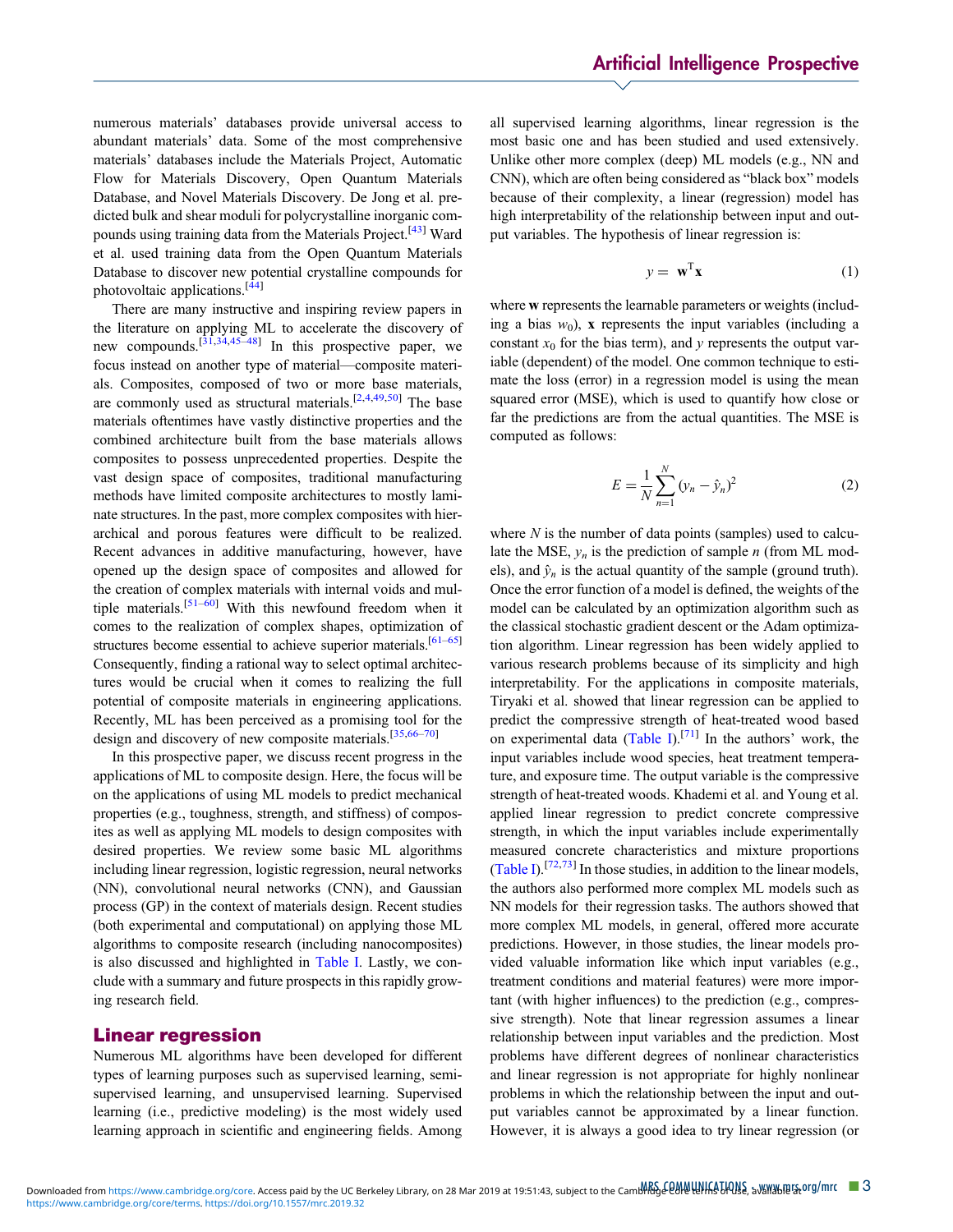| <b>Material</b>                            | Type       | ML models                 | Input                                        | Output                        | <b>Samples</b> |
|--------------------------------------------|------------|---------------------------|----------------------------------------------|-------------------------------|----------------|
| Heat-treated woods <sup>[71]</sup>         | Exp.       | Linear, NN                | <b>Treatment conditions</b>                  | Compressive strength          | 48             |
| Concrete <sup>[72]</sup>                   | Exp.       | Linear, NN, ANFIS         | Mixture proportions                          | Compressive strength          | 173            |
| Concrete <sup>[73]</sup>                   | Exp.       | linear, NN, SVM,<br>other | Mixture proportions                          | Compressive strength          | 10,000         |
| Composites <sup>[74]</sup>                 | FEM        | Linear, CNN               | Topology of base materials                   | Toughness, strength           | 1,000,000      |
| Cemented paste<br>backfill <sup>[75]</sup> | Exp.       | ΝN                        | Mixture proportions,<br>treatment conditions | Compressive strength          | 396            |
| Composites <sup>[70]</sup>                 | <b>FEM</b> | <b>CNN</b>                | Topology of base materials                   | <b>Stiffness</b>              | 8,550          |
| Hierarchical<br>composites <sup>[66]</sup> | <b>FEM</b> | <b>CNN</b>                | Topology of unit cells                       | Toughness, strength           | 100,000        |
| Graphene kirigami <sup>[77]</sup>          | MD         | NN, CNN                   | Topology of unit cells                       | Yield stress, yield<br>strain | 29,791         |
| Stainless steel <sup>[80]</sup>            | Exp.       | GP                        | Processing parameters                        | Porosity                      | 82             |
| Assembled hairy NPs <sup>[81]</sup>        | CG-MD      | GP                        | Mixture proportions                          | Modulus, toughness            | 100            |

<span id="page-3-0"></span>Table I. Recent studies on applying ML algorithms to composite research.

other simple ML algorithms) first to see how difficult the problem is before applying other more complex ML algorithms.

#### Logistic regression

Unlike linear regression which is used for the prediction of continuous quantities, logistic regression is mostly used for the prediction of discrete class labels. Logistic regression predicts the probabilities for classification problems with two possible categories. A logistic function is used in logistic regression to force the output variable to be between 0 and 1. Thus, the output variable can be used to represent the probability for a sample being in a category:

$$
h = \frac{e^{w^T x}}{1 + e^{w^T x}}
$$
 (3)

where w represents the weights and x represents the input variables of the model. Logistic regression is a generalized linear model since the predicted probabilities only depend on the weighted sum of the input variables. As only two categories are considered in logistic regression, 0.5 is used as the classification threshold. For logistic regression, the cross-entropy error is often used to estimate the error in the model:

$$
E = \frac{1}{N} \sum_{n=1}^{N} \ln(1 + e^{-\hat{y}_n \mathbf{w}^{\mathrm{T}} \mathbf{x}_n})
$$
(4)

where  $N$  is the number of samples used to calculate the crossentropy error,  $x_n$  represents the input variables of sample *n*, and  $\hat{y}_n$  is the actual category of the sample (either 1 or -1). As mentioned above, logistic regression can only perform binary classification tasks. For multi-class classification tasks, Softmax regression, a generalization of logistic regression, is often applied, which extends logistic regression to multi-class classification.

Using logistic regression algorithms, Gu et al. presented pioneer work on applying ML to the design of composites for *Mode* I fracture (Table I).<sup>[\[74\]](#page-9-0)</sup> Unlike the applications of using ML to predict the compressive strength of woods and concrete, in which experimental measurements were used as the training data, $\left[71-73\right]$  $\left[71-73\right]$  $\left[71-73\right]$  $\left[71-73\right]$  $\left[71-73\right]$  Gu et al. performed finite element analysis to generate the training data for their composite design problems. [Figure 2](#page-4-0) shows the ML approach using logistic regression (i.e., linear model) for an 8 by 8 composite system in the authors' work. The input variables represent the topology of composites, where two base materials (stiff and soft) were considered and denoted as 0 and 1. As can be seen in the figure, instead of using the actual performance (i.e., toughness and strength) of composites to train a regression model, the training samples were categorized into two classes, namely "good" design and "bad" design, and logistic regression was performed for the classification task. After the training process, the linear model not only could distinguish whether an unseen composite design was a good or bad design but also could estimate how good (or how bad) the composite design was by comparing the probabilities of being in each class [\(Fig. 2\)](#page-4-0). This study demonstrated that ML could be applied to learn structure–property relationships of materials even when the performance of materials could not be accurately measured. This ML approach could be applied to other material modeling and design problems in which the performance of materials is difficult (or expensive) to measure in experiments or simulations. The authors showed that using ML to predict mechanical properties of composites is orders of magnitude faster than conventional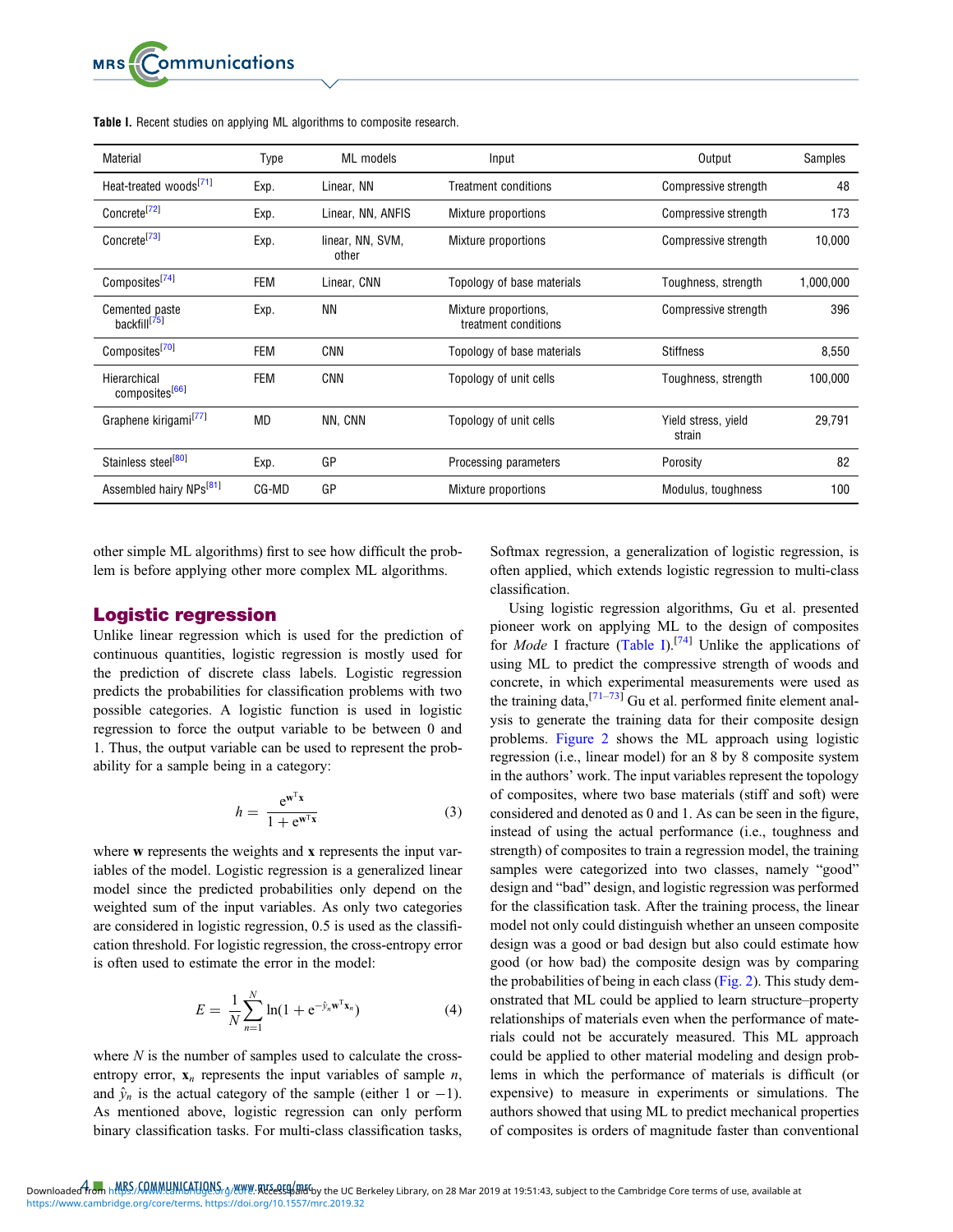<span id="page-4-0"></span>

Figure 2. Overall flow chart. The flow chart shows the ML approach using the linear model for an 8 by 8 system. The ML approach using the CNN model is similar to this flow chart but without the step of converting to 1-D arrays. Note that for a 16 by 16 system, the amount of input data, training data, and testing data are 1 million, 0.9 million, and 0.1 million, respectively. Reprinted with permission from Ref. [74](#page-9-0). Copyright 2017 Elsevier.

finite element analysis. Moreover, although it was shown in the authors' work that the prediction accuracy could be improved when using a more complex ML model such as CNN, the linear model provided high interpretability of the relationship between input and output variables. Thus, after the linear model is trained, the optimal designs (the designs with the highest toughness or strength) of composites could be generated directly by using the information of the weights in the linear model, without requiring any sampling, optimizing, or searching process. In the authors' work, the linear model generated optimal designs of composites with the toughness and strength orders of magnitude higher than the training samples, and required a much less computational cost compared with exhaustive methods.

# Neural networks

Linear models assume that the relationship between input and output variables is linear. Thus, the learning capacity of linear models is limited. Although it is possible to increase the learning capacity by adding a few nonlinear terms (e.g., polynomials) to the hypothesis, it is not practical as there is an infinite number of nonlinear functions that can be chosen from and in general little is known which nonlinear functions are more suitable for our problems. An alternative approach to achieve high learning capacity is to use linear regression with an activation function to make an artificial neuron (perceptron) and connect a number of neurons to make an artificial NN. The most basic architecture of NNs is multilayer perceptron, which is also denoted to as NN here. It consists of multiple hidden layers (the layers except for the input and output layers) and each layer comprises a number of neurons. Nonlinear functions such as rectified linear unit and sigmoid are used as activation functions to introduce nonlinearity. The hidden layers in a NN are called the fully-connected layers as all the neurons in adjacent layers are fully connected. The output of the first layer goes into the second layer as input, and so on. On the basis of the universal approximation theorem, a NN with one hidden layer containing a finite number of neurons can approximate any continuous functions. In addition to NN, CNN is another widely used NN architecture, which is commonly applied to analyzing images and videos. The main building block in the CNN architecture is the convolution layer. The convolution layer comprises a number of convolution filters. Each filter is convolved with the input from the previous layer and generates feature maps, which are fed into the next layer as input. Compared with the fully-connected layers, this convolution operator can significantly reduce the number of weights needed in an ML model and makes the computation more efficient. The purpose of doing convolution is to extract relevant features from data. This feature learning ability is essential for imagerelated problems. In practice, CNN models usually outperform NN models on image classification tasks and many others.

NN and CNN have been applied to a few composite studies mostly for regression tasks. Qi et al. applied a NN model to predict the unconfined compressive strength of cemented paste backfill [\(Table I\)](#page-3-0).<sup>[\[75\]](#page-9-0)</sup> In the authors' work, the training data were collected from experiments. The input variables include the tailing type, cement-tailings ratio, solids content, and curing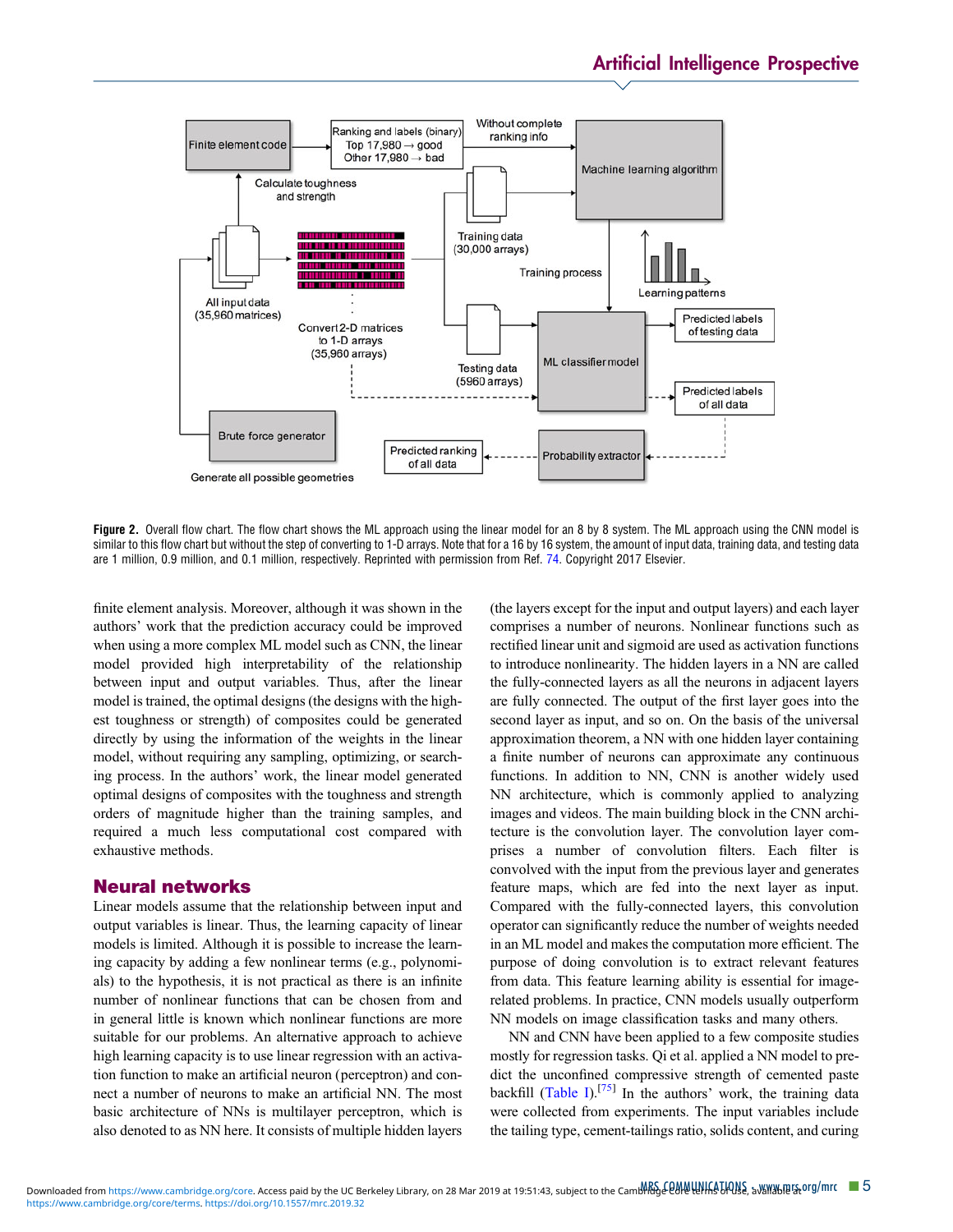time while the output variable is the unconfined compressive strength of specimens. The authors applied particle swarm optimization to tune the architecture (the numbers of hidden layers and neurons) of their NN model and showed that their NN model can accurately predict and calculate the unconfined compressive strength of cemented paste backfill. For composite modeling and design problems, the topology of a composite can naturally be represented as an image (2-D or 3-D). The unit cells or base materials of a composite are converted to pixels (with different values) of the corresponding image. Accordingly, all the advantages of CNN found in image-related tasks are valid when applying to composite problems. Yang et al. applied CNN models to predict the effective stiffness of 3-D composites [\(Table I](#page-3-0)).<sup>[[70\]](#page-9-0)</sup> In the authors' work, the training data were generated by 3-D Gaussian filters with different covariance matrixes. The performance of the training data was calculated by finite element analysis. The input variables include the topology of composites made up of two base materials (stiff and soft) and the output variable is the effective stiffness. Different architectures of CNN models were explored to tune hyperparameters (the numbers of layers and filters). The authors showed that their CNN models can produce highly accurate predictions of the effective stiffness of composites based on a given topology.

Recently, CNN has been employed to design hierarchical composites. Gu et al. applied CNN models to accelerate the design of bioinspired hierarchical composites  $(Table I)$  $(Table I)$ .<sup>[\[66\]](#page-9-0)</sup> In the authors' work, three unit cells made up of stiff and soft materials were used to create hierarchical composites. Those unit cells exhibited distinctive anisotropy responses because of different geometrical configurations of stiff and soft materials in the unit cells. The input variables represent the topology of hierarchical composites, where the three unit cells are denoted as 1, 2, and 3. Compared with using complete microstructural data with the geometrical configuration of all local elements (stiff and soft), using macrostructural data with the geometrical configuration of unit cells drastically reduces the data space. Thus, a less complex ML architecture and fewer training samples are needed for this learning task. The output variable is the toughness of hierarchical composites calculated using finite element analysis. The idea of using unit cells to represent the topology of composites is similar to the homogenization process commonly applied in estimating effective material properties of composites. However, the conventional homogenization process requires to extract effective (homogenized) parameters of unit cells based on a rigorous mathematical theory, $^{[76]}$  $^{[76]}$  $^{[76]}$  which is not required in the authors' ML approach. Moreover, the fracture of composites occurs on the microstructural scale (local elements) and cannot be captured in a homogenized FEM model. Consequently, in homogenized finite element analysis, the localization process is required to convert the averaged strains of unit cells to the strains of local elements. In contrast, Gu et al. showed that the correlations between the geometrical configuration of unit cells (macrostructural data) and the corresponding toughness (microstructural property) can be learned by ML directly based on training data, without the need for conventional homogenization and localization processes. For this hierarchical composite problem, CNN was implemented to perform a regression task since linear regression was incapable of capturing the highly nonlinear correlations between the input and output variables. However, unlike linear models, CNN models (and most ML models) cannot generate optimal designs directly based on the values of weights. To overcome this limitation, Gu et al. further augmented CNN models to discover high-performing hierarchical composite designs with a self-learning algorithm. The concept of the self-learning algorithm is similar to that of the genetic algorithm. The sampling process consisted of many sampling loops. In each sampling loop, a large number of new composite designs (candidates) were fed into their CNN model and the model predicted the performance of those designs with a negligible computational cost. From there, high-performing candidates were identified and used to generate new candidates for the next sampling loop. The mechanical properties of the ML designs were then calculated using finite element analysis. As can be seen in [Fig. 3,](#page-6-0) simulation results show that the ML designs are much tougher and stronger than the training samples. Most importantly, the simulation results were validated through additive manufacturing and experimental testing in the authors' work. Note that knowing the optimal designs gives us an opportunity to probe design strategies and physical insights [\(Fig. 3\)](#page-6-0) of how to create tougher and stronger hierarchical composites.

Recently, Hanakata et al. applied ML to accelerate the design of stretchable graphene kirigami, which is a patterning graphene sheet with cuts [\(Table I](#page-3-0)).<sup>[\[77](#page-9-0)]</sup> In the authors' work, NN and CNN models were applied to predict the yield stress and yield strain of graphene sheets based on the cutting pattern described by two unit cells. The input variables represent the topology of graphene sheets, where the two unit cells (with a cut and with no cut) are denoted as 0 and 1. The training data generated by MD and ML models was applied to perform a regression task to achieve accuracy close to the MD simulations. After the training process was completed, an iterative screening process was used to search for high-performing (highyield strain) candidates. In each screening iteration, their CNN model was applied to search for high-performing candidates and the performance of those candidates was calculated using MD. The new simulation results were then added to the training data for the next iteration of training and screening processes. The authors showed that when more and more samples were used to train the CNN model, the yield strains of the highperforming candidates in each iteration were also improved.

#### Gaussian process

Although deep neural networks (e.g., NN and CNN) with many hidden layers and neurons, theoretically, can capture any complex patterns in data, they require a large amount of training data in order to learn the hidden patterns without overfitting. For some problems, simple ML algorithms cannot capture the complex patterns in data and generating a large amount of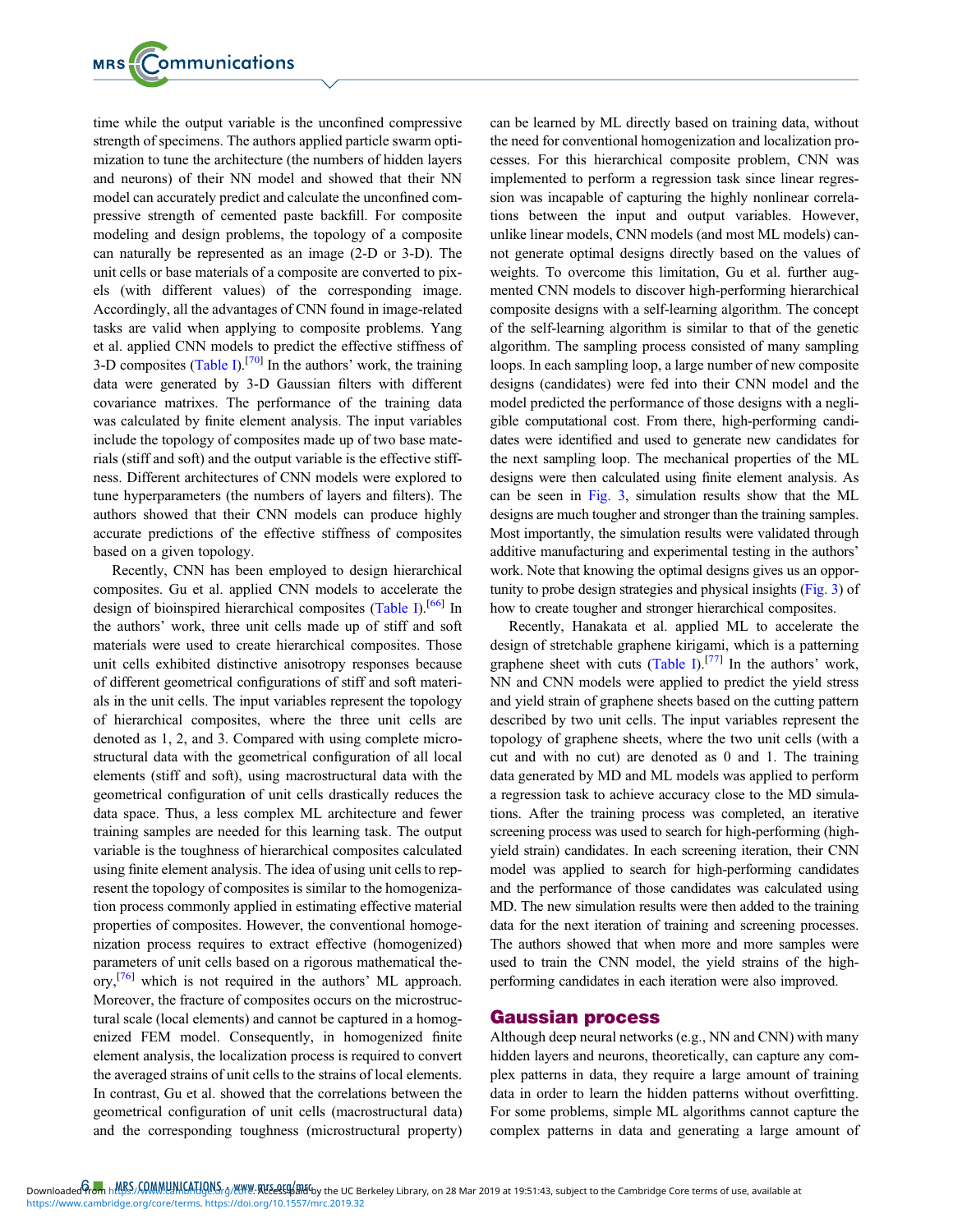<span id="page-6-0"></span>

Figure 3. ML-generated designs. (a) Strength and toughness ratios of designs computed from training data and ML output designs. Strength ratio is the strength normalized by the highest training data strength value. Toughness ratio is the toughness normalized by the highest training data toughness value. The ML output designs are shown from training loops of 1000 and 1,000,000. Envelopes show that ML material properties exceed those of training data. (b) Effects of learning time on ML models for minimum, mean, and maximum toughness ratio start to converge as training loops increase. (c) Microstructures from partitions A (lowest toughness designs in training data) and B (highest toughness designs from ML) in part (a) of the figure with the corresponding colors for unit cell blocks (blue = U1, orange = U2, yellow = U3). Also shown in the right-most columns for the designs A and B are the strain distributions, which show lower strain concentration at the crack tip for the ML-generated designs<sup>[6</sup>] .

training data for deep learning algorithms is unfeasible due to the time and cost of conducting experiments or simulations. A GP, which is a non-parametric approach, serves as an alternative method for highly nonlinear problems. A GP is a collection of random variables and assumes that all input and output variables have joint Gaussian distributions. Instead of setting a hypothesis for an ML model and finding optimal values for the weights in the model, a GP produces a distribution of all possible functions that are consistent with the observed (training) data. Therefore, the number of parameters in a GP is unbounded and grows with the amount of training data. A GP is defined as:

$$
y = f(\mathbf{x}) \sim \mathcal{GP}(m(\mathbf{x}), \ k(\mathbf{x}, \mathbf{x}')) \tag{5}
$$

where  $m(\mathbf{x})$  is the mean function and  $k(\mathbf{x}, \mathbf{x}')$  is the covariance function. When a GP model is applied to predict the output value for an unseen data point, it generates a Gaussian distribution with a covariance matrix produced by a kernel function (e.g., squared exponential) which measures the similarity between points. Therefore, a GP model not only can make a prediction for an unseen data point based on the training data but also can naturally quantify the uncertainty of the prediction. In general, the uncertainty of the prediction for an unseen data point increases when the point is away from the training data points. Although a GP is a powerful and elegant method with numerous applications in ML and statistics, the implementation requires a computational cost which grows as  $O(n^3)$ , where *n* is the number of training data points. Thus, conventional GP models have been mostly applied to problems with a small amount of training data. There are a number of sparse GP techniques proposed to reduce the computational cost for large data sets.<sup>[[78](#page-9-0)[,79](#page-10-0)]</sup>

Tapia et al. applied a GP model to predict the porosity in metallic parts produced by selective laser melting, which is a laser-based additive manufacturing process  $(Table I)$  $(Table I)$  $(Table I)$ .<sup>[[80\]](#page-10-0)</sup> In the authors' work, the input variables are the laser power and laser scanning speed, which are two of the most influential processing parameters. The output variable is the porosity of specimens (17-4 PH stainless steel). A GP can be computationally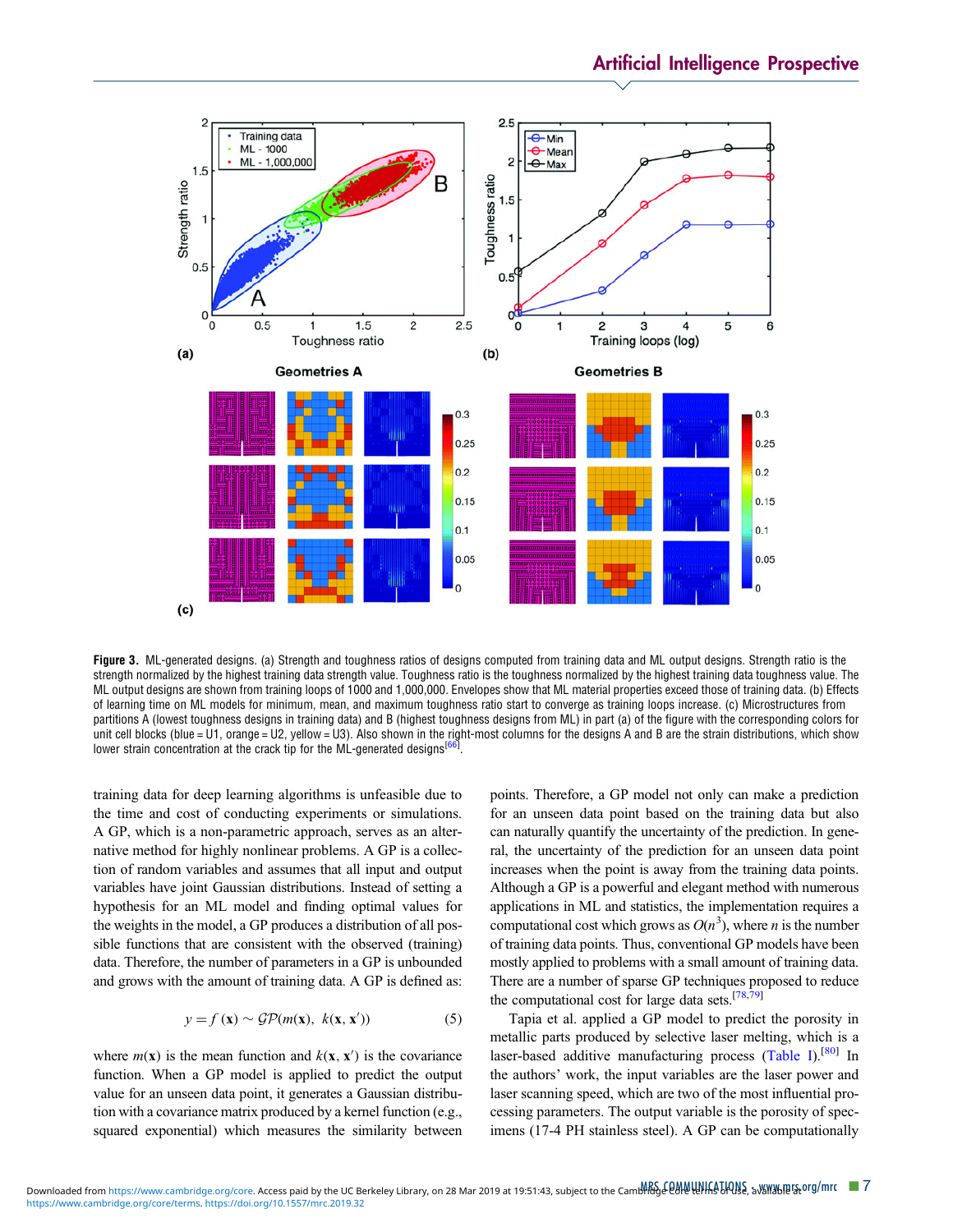

Figure 4. (a) Young's modulus versus toughness obtained from the metamodel. Pareto frontier obtained by sampling 1 million input parameters over the entire design space. (b) One hundred initial CG-MD designs (blue dots) are used to build the metamodel. Using the metamodel, a Pareto frontier (red curve) is obtained. Seven random points from the Pareto curve are chosen (purple squares) and tested by running CG-MD simulations (green diamonds). Comparison of (c) Young's modulus and (d) toughness obtained from the metamodel and CG-MD simulations. The error bars represent a 95% confidence interval. Reprinted with permission from Ref. [81.](#page-10-0) Copyright 2018 American Chemical Society.

very efficient when the amount of training data is small. The authors used the GP model to predict the porosity of specimens over the entire design space. Thus, the resulting porosity at any combination of the laser power and laser scanning speed was revealed. Recently, Hansoge et al. applied GP models to predict mechanical properties of assembled hairy nanoparticles (NPs) [\(Table I](#page-3-0)).<sup>[[81](#page-10-0)]</sup> Assembled hairy NPs is a type of polymer nanocomposite with relatively regular spacing between particles. In the authors' work, the input variables are the polymer chain length, grafting density, polymer–NP interaction strength, and NP-edge length. The output variable is the modulus or toughness of assembled hairy NPs. The training data was generated using coarse-grained molecular dynamics (CG-MD) and GP models were applied to perform regression tasks based on the CG-MD simulation results. The authors used the GP models (metamodel) to predict the modulus and toughness of assembled hairy NPs over the entire design space. Figure 4 shows the modulus and toughness obtained from the metamodel by sampling 1 million assembled hairy NPs with different combinations of input variables. As can be seen in the figure, the predicted modulus and toughness obtained from the metamodel and those obtained from the CG-MD simulations are very close.

## Summary and future perspectives

This prospective paper presents recent progress in the applications of ML to composite materials. We give a brief overview of some basic ML algorithms and review recent studies using ML models to predict mechanical properties of composites. In those studies, ML models were applied to approximate physics-based modeling tools such as MD and FEM with a computational cost orders of magnitude less. Given the computing speed advantage of ML approaches compared with physics-based modeling tools, ML models were applied to explore the design space of composite design problems and to generate optimal designs of composites. By knowing the optimal designs obtained from ML for different composite design problems, it is possible to probe design strategies for achieving high-performing composites. Although ML models are often being considered as "black box" models, the discovered design strategies can provide new physical insights into how to make tougher and stronger composites.

Future implementations for further breakthroughs in ML applications on composite materials include developing more efficient topology representations for composites and more efficient inverse design techniques. Although the topology of a composite can naturally be represented as an image by converting the unit cells or base materials of the composite to pixels, this representation is not as efficient for large composite systems (e.g., aircraft wings). For example, considering each base element in an FEM model as an input variable for ML naturally causes computational problems when the model is large. Thus, developing new topology representations (with fewer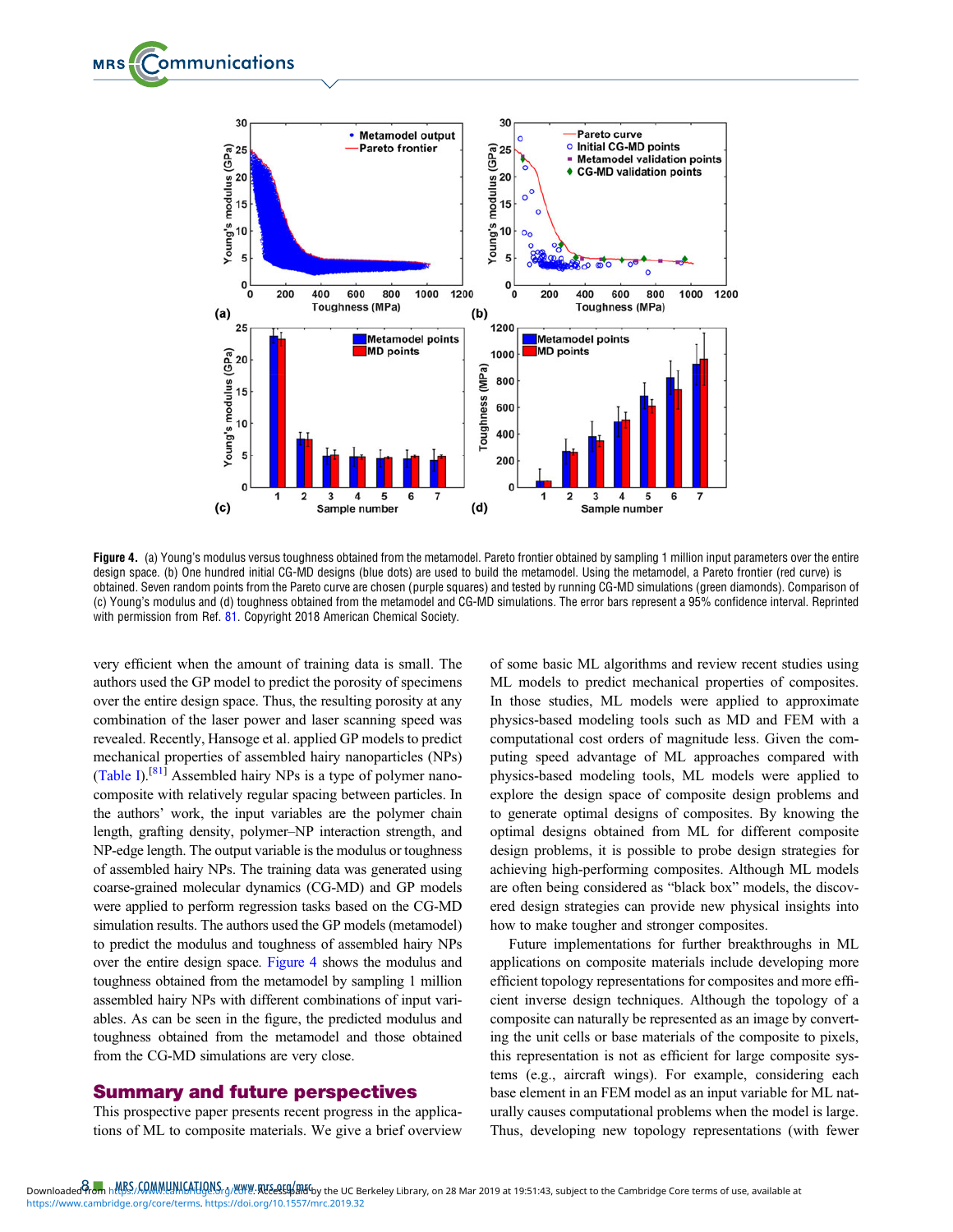<span id="page-8-0"></span>variables) for large composite systems is imperative to apply ML to design large composite systems. In this prospective paper, we review recent studies using ML to solve inverse design problems. Gu et al. applied a linear model to generate optimal designs of composites by using the information of the weights in the model.<sup>[[74](#page-9-0)]</sup> However, the performance of the ML designs was limited to the learning ability of the linear model. In their later work, Gu et al. augmented CNN models with a self-learning algorithm to discover high-performing hierarchical composite designs.<sup>[[66\]](#page-9-0)</sup> Hanakata et al. applied ML with an iterative screening process to search for high-performing graphene kirigami.<sup>[\[77\]](#page-9-0)</sup> Recently, Peurifoy et al. showed that NN models could be used to solve an inverse design problem for NPs by using backpropagation to train the inputs of the NN models.<sup>[\[82](#page-10-0)]</sup> Although the gradient in this inverse design approach is analytical, not numerical, it is still a gradient-based optimization approach. Thus, this approach can still get stuck in local minima or critical points. Note there is no optimization approach that can guarantee finding global minima of a non-convex optimization problem without exploring the entire design space. Future work on understanding the performance (theoretically or numerically) of different inverse design approaches for the applications of ML on composites is required for the accelerated discovery of new materials. Though true inverse design is currently a challenge in the field, it is believed that ML will play a promising role in this engineering problem in the future.

# Acknowledgments

The authors acknowledge support from the Regents of the University of California, Berkeley.

# **References**

- 1. B.G. Compton and J.A. Lewis: 3D-printing of lightweight cellular compos-
- ites. *Adv. Mater*. **26**, 5930 (2014).<br>2. A.R. Studart: Biological and bioinspired composites with spatially tunable heterogeneous architectures. Adv. Funct. Mater. 23, 4423 (2013).
- 3. Y. Sun and N. Pugno: Hierarchical fibers with a negative Poisson's ratio for tougher composites. Materials (Basel) 6, 699 (2013).
- 4. J. Wang, Q. Cheng, and Z. Tang: Layered nanocomposites inspired by the structure and mechanical properties of nacre. Chem. Soc. Rev. 41, 1111 (2012).
- 5. J. Yeo, G.S. Jung, F.J. Martín-Martínez, S. Ling, G.X. Gu, Z. Qin, and M.J. Buehler: Materials-by-design: computation, synthesis, and characterization from atoms to structures. Phys. Scr. 93, 053003 (2018).
- 6. C.-T. Chen, F.J. Martin-Martinez, G.S. Jung, and M.J. Buehler: Polydopamine and eumelanin molecular structures investigated with ab
- initio calculations. *Chem. Sci.* **8**, 1631 (2017).<br>7. C.-T. Chen and M.J. Buehler: Polydopamine and eumelanin models in various oxidation states. Phys. Chem. Chem. Phys. 20, 28135 (2018).
- 8. C.-T. Chen, F.J. Martin-Martinez, S. Ling, Z. Qin, and M.J. Buehler: Nacre-inspired design of graphene oxide–polydopamine nanocomposites for enhanced mechanical properties and multi-functionalities. Nano Futures 1, 011003 (2017).
- 9. W. Xu, Z. Qin, C.-T. Chen, H.R. Kwag, Q. Ma, A. Sarkar, M.J. Buehler, and D.H. Gracias: Ultrathin thermoresponsive self-folding 3D graphene. Sci. Adv. 3, e1701084 (2017).
- 10. T. Hatano and H. Matsui: Molecular dynamics investigation of dislocation pinning by a nanovoid in copper. Phys. Rev.  $B$  72, 094105 (2005).
- 11. H.-S. Nam and D.J. Srolovitz: Molecular dynamics simulation of Ga penetration along grain boundaries in Al: A dislocation climb mechanism.
- Phys. Rev. Lett. 99, 025501 (2007). 12. Y.-J. Wang, G.-J.J. Gao, and S. Ogata: Atomistic understanding of diffusion kinetics in nanocrystals from molecular dynamics simulations. Phys. Rev. B 88, 115413 (2013).
- 13. P.D. Zavattieri, L.G. Hector Jr, and A.F. Bower: Cohesive zone simulations of crack growth along a rough interface between two elastic–plastic solids. Eng. Fract. Mech. 75, 4309 (2008).
- 14. H. Jeong, S. Signetti, T.-S. Han, and S. Ryu: Phase field modeling of crack propagation under combined shear and tensile loading with hybrid for-
- mulation. *Comput. Mater. Sci*. **155**, 483 (2018).<br>15.A. Masud and A.A. Al-Naseem: Variationally derived discontinuity capturing methods: Fine scale models with embedded weak and strong discontinuities. Comput. Methods Appl. Mech. Eng. 340, 1102 (2018).
- 16. H. Gajendran, R.B. Hall, and A. Masud: Edge stabilization and consistent tying of constituents at Neumann boundaries in multi‐constituent mixture models. Int. J. Numer. Methods Eng. 110, 1142 (2017).
- 17. Y. Peng, A. Zhang, S. Li, and F. Ming: A beam formulation based on RKPM for the dynamic analysis of stiffened shell structures. Comput. Mech. 63, 35 (2018).
- 18. X. Ma, S. Hajarolasvadi, G. Albertini, D.S. Kammer, and A.E. Elbanna: A hybrid finite element‐spectral boundary integral approach: Applications to dynamic rupture modeling in unbounded domains. Int. J. Numer. Anal. Methods Geomech. **43**, 317 (2019).
- 19. G.X. Gu, F. Libonati, S.D. Wettermark, and M.J. Buehler: Printing nature: Unraveling the role of nacre's mineral bridges. J. Mech. Behav. Biomed. Mater. 76, 135 (2017).
- 20. G.X. Gu, M. Takaffoli, and M.J. Buehler: Hierarchically enhanced impact resistance of bioinspired composites. Adv. Mater. 29, 1700060 (2017).
- 21. F. Libonati, G.X. Gu, Z. Qin, L. Vergani, and M.J. Buehler: Bone‐inspired materials by design: toughness amplification observed using 3D printing and testing. Adv. Eng. Mater. 18, 1354 (2016).
- 22. P.-Y. Chen, J. McKittrick, and M.A. Meyers: Biological materials: Functional adaptations and bioinspired designs. Prog. Mater. Sci. 57, 1492 (2012).
- 23. J.W. Dunlop, R. Weinkamer, and P. Fratzl: Artful interfaces within biological materials. Mater. Today 14, 70 (2011).
- 24. G.X. Gu, I. Su, S. Sharma, J.L. Voros, Z. Qin, and M.J. Buehler: Three-dimensional-printing of bio-inspired composites. J. Biomech. Eng. 138, 021006 (2016).
- 25. J. Mueller, J.R. Raney, D.M. Kochmann, and K. Shea: Stiffness‐independent toughening of beams through coaxial interfaces. Adv. Sci. 5, 1800728 (2018).
- 26. A.A. Emery, J.E. Saal, S. Kirklin, V.I. Hegde, and C. Wolverton: High-throughput computational screening of perovskites for thermochemical water splitting applications. Chem. Mater. 28, 5621 (2016).
- 27. A.L. Blum and P. Langley: Selection of relevant features and examples in machine learning. Artif. Intell. 97, 245 (1997).
- 28. V. Botu and R. Ramprasad: Adaptive machine learning framework to accelerate ab initio molecular dynamics. Int. J. Quantum Chem. 115, 1074 (2015).
- 29.I. Kononenko, and M. Kukar: Machine Learning and Data Mining: Introduction to Principles and Algorithms (Horwood Publishing, Chichester, UK, 2007).
- 30. R.S. Michalski, J.G. Carbonell, and T.M. Mitchell: Machine Learning: An Artificial Intelligence Approach (Springer Science & Business Media, Malaysia, 2013).
- 31. K.T. Butler, D.W. Davies, H. Cartwright, O. Isayev, and A. Walsh: Machine learning for molecular and materials science. Nature 559, 547 (2018).
- 32. K. Hansen, G. Montavon, F. Biegler, S. Fazli, M. Rupp, M. Scheffler, O.A. Von Lilienfeld, A. Tkatchenko, and K.-R. Müller: Assessment and validation of machine learning methods for predicting molecular atomization energies. J. Chem. Theory Comput. 9, 3404 (2013).
- 33. A. Mannodi-Kanakkithodi, G. Pilania, T.D. Huan, T. Lookman, and R. Ramprasad: Machine learning strategy for accelerated design of polymer dielectrics. Sci. Rep. 6, 20952 (2016).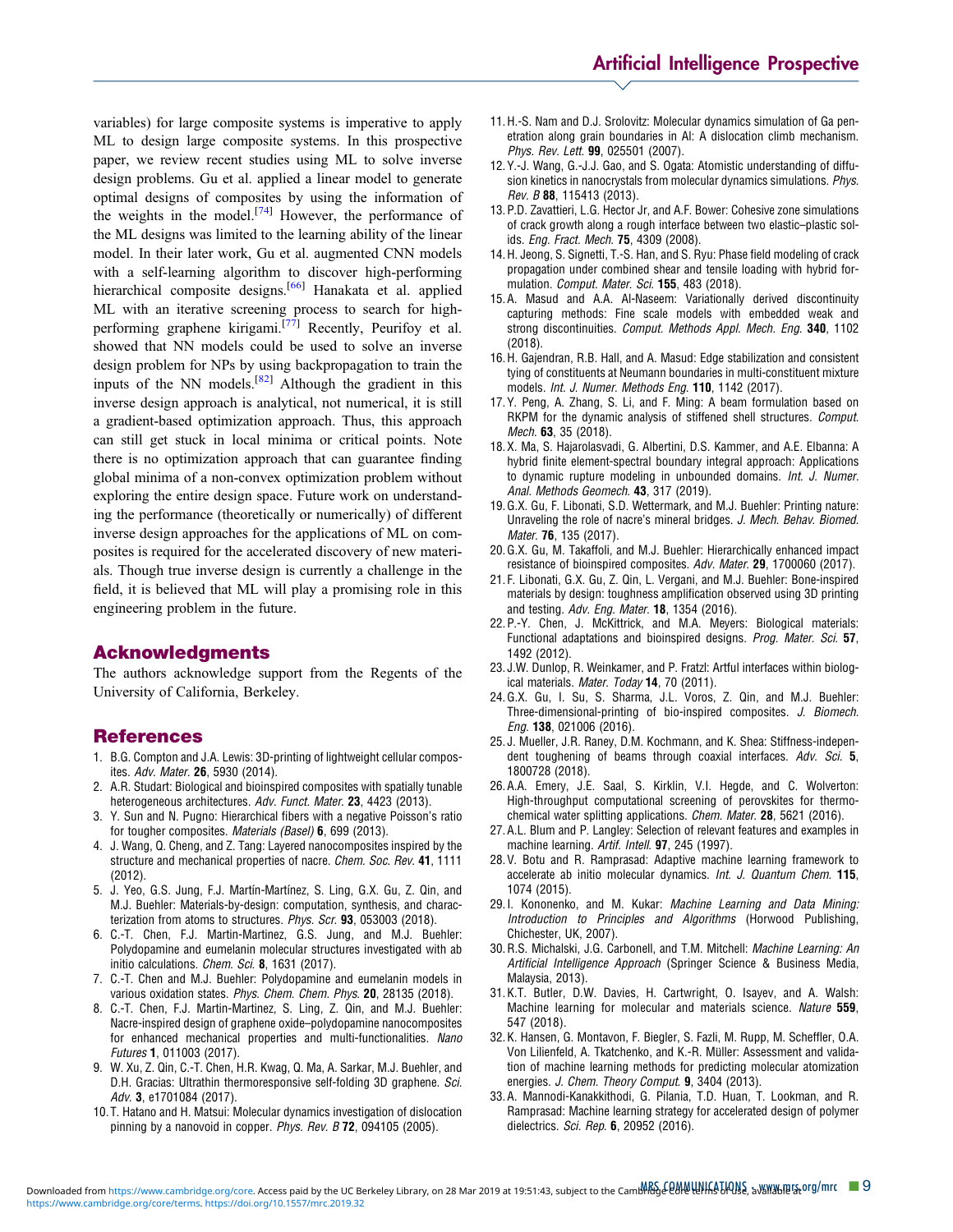- <span id="page-9-0"></span>34. G. Pilania, C. Wang, X. Jiang, S. Rajasekaran, and R. Ramprasad: Accelerating materials property predictions using machine learning. Sci. Rep. 3, 2810 (2013).
- 35.I. Santos, J. Nieves, Y.K. Penya, and P.G. Bringas: Machine-learning- -based mechanical properties prediction in foundry production, in ICCAS-SICE, 2009 (IEEE2009), pp. 4536.
- 36. S. Chen, K.-R.G. Reyes, M.K. Gupta, M.C. McAlpine, and W.B. Powell: Optimal learning in experimental design using the knowledge gradient policy with application to characterizing nanoemulsion stability. SIAM/ ASA J. Uncertainty Quantif. 3, 320 (2015).
- 37. S.M. Neumayer, L. Collins, R. Vasudevan, C. Smith, S. Somnath, V.Y. Shur, S. Jesse, A.L. Kholkin, S.V. Kalinin, and B.J. Rodriguez: Decoupling mesoscale functional response in PLZT across the ferroelectric–relaxor phase transition with contact Kelvin probe force microscopy and machine learning. ACS Appl. Mater. Interfaces 10, 42674 (2018).
- 38. L. Li, Y. Yang, D. Zhang, Z.-G. Ye, S. Jesse, S.V. Kalinin, and R.K. Vasudevan: Machine learning–enabled identification of material phase transitions based on experimental data: Exploring collective dynamics in ferroelectric relaxors. Sci. Adv. 4, eaap8672 (2018).
- 39. F. Faber, A. Lindmaa, O.A. von Lilienfeld, and R. Armiento: Crystal structure representations for machine learning models of formation energies. Int. J. Quantum Chem. 115, 1094 (2015).
- 40. K. Schütt, H. Glawe, F. Brockherde, A. Sanna, K. Müller, and E. Gross: How to represent crystal structures for machine learning: Towards fast prediction of electronic properties. Phys. Rev. B 89, 205118 (2014).
- 41. T. M. Dieb, Z. Hou, and K. Tsuda: Structure prediction of boron-doped graphene by machine learning. J. Chem. Phys. 148, 241716 (2018).
- 42. B. Meredig, A. Agrawal, S. Kirklin, J.E. Saal, J. Doak, A. Thompson, K. Zhang, A. Choudhary, and C. Wolverton: Combinatorial screening for new materials in unconstrained composition space with machine learning. *Phys. Rev. B* 89, 094104 (2014).
- 43.M. De Jong, W. Chen, R. Notestine, K. Persson, G. Ceder, A. Jain, M. Asta, and A. Gamst: A statistical learning framework for materials science: application to elastic moduli of k-nary inorganic polycrystalline compounds. Sci. Rep. 6, 34256 (2016).
- 44. L. Ward, A. Agrawal, A. Choudhary, and C. Wolverton: A general-purpose machine learning framework for predicting properties of inorganic materials. NPJ Comput. Mater. 2, 16028 (2016).
- 45. R. Ramprasad, R. Batra, G. Pilania, A. Mannodi-Kanakkithodi, and C. Kim: Machine learning in materials informatics: recent applications and prospects. NPJ Comput. Mater. 3, 54 (2017).
- 46. Y. Liu, T. Zhao, W. Ju, and S. Shi: Materials discovery and design using machine learning. J. Materiomics 3, 159 (2017).
- 47. A. Lavecchia: Machine-learning approaches in drug discovery: Methods and applications. Drug Discov. Today 20, 318 (2015).
- 48. G.B. Goh, N.O. Hodas, and A. Vishnu: Deep learning for computational chemistry. J. Comput. Chem. 38, 1291 (2017).
- 49. J. Bauer, S. Hengsbach, I. Tesari, R. Schwaiger, and O. Kraft: High-strength cellular ceramic composites with 3D microarchitecture. Proc. Natl. Acad. Sci. USA 111, 2453 (2014).
- 50. J.W. Dunlop and P. Fratzl: Biological composites. Annu. Rev. Mater. Res. 40, 1 (2010).
- 51. Y. Ding, J. Muñiz-Lerma, M. Trask, S. Chou, A. Walker, and M. Brochu: Microstructure and mechanical property considerations in additive manufacturing of aluminum alloys. MRS Bull. 41, 745 (2016).
- 52.I. Gibson, D. Rosen, and B. Stucker: Additive Manufacturing Technologies (Springer, New York, 2014).
- 53. G.X. Gu, S. Wettermark, and M.J. Buehler: Algorithm-driven design of fracture resistant composite materials realized through additive manufacturing. Addit. Manuf. 17, 47 (2017).
- 54. N. Guo and M.C. Leu: Additive manufacturing: Technology, applications and research needs. Front. Mech. Eng. 8, 215 (2013).
- 55. Y. Huang, M.C. Leu, J. Mazumder, and A. Donmez: Additive manufacturing: current state, future potential, gaps and needs, and recommendations. J. Manuf. Sci. Eng. 137, 014001 (2015).
- 56. K. Makiewicz, S. Babu, M. Keller, and A. Chaudhary: Microstructure Evolution During Laser Additive Manufacturing of Ti6A14V Alloys. In Proceedings of the International Conference Trends Weld. Res. Chicago, IL (2012).
- 57. F.P. Melchels, M.A. Domingos, T.J. Klein, J. Malda, P.J. Bartolo, and D.W. Hutmacher: Additive manufacturing of tissues and organs. Prog. Polym. Sci. 37, 1079 (2012).
- 58. Q. Chen, P.F. Cao, and R.C. Advincula: Mechanically robust, ultraelastic hierarchical foam with tunable properties via 3D printing. Adv. Funct. Mater. 28, 1800631 (2018).
- 59. J.Z. Manapat, Q. Chen, P. Ye, and R.C. Advincula: 3D printing of polymer nanocomposites via stereolithography. Macromol. Mater. Eng. 302, 1600553 (2017).
- 60. N. Alsharif, A. Burkatovsky, C. Lissandrello, K.M. Jones, A.E. White, and K.A. Brown: Design and realization of 3D printed AFM probes. Small 14, 1800162 (2018).
- 61.M.P. Bendsøe, O. Sigmund, M.P. Bendsøe, and O. Sigmund: Topology Optimization by Distribution of Isotropic Material (Springer, Berlin, Heidelberg, 2004).
- 62. A.T. Gaynor, N.A. Meisel, C.B. Williams, and J.K. Guest: Multiple-material topology optimization of compliant mechanisms created via PolyJet three-dimensional printing. J. Manuf. Sci. Eng. 136, 061015 (2014).
- 63. G.X. Gu, and M.J. Buehler: Tunable mechanical properties through texture control of polycrystalline additively manufactured materials using adjointbased gradient optimization. Acta Mech., 229, 4033 (2018).
- 64. C.-C. Lin, and Y.-J. Lee: Stacking sequence optimization of laminated composite structures using genetic algorithm with local improvement. Compos. Struct. 63, 339 (2004).
- 65. T. Zegard and G.H. Paulino: Bridging topology optimization and additive manufacturing. Struct. Multidisc. Optim. **53**, 175 (2016).
- 66. G.X. Gu, C.-T. Chen, D.J. Richmond, and M.J. Buehler: Bioinspired hierarchical composite design using machine learning: simulation, additive manufacturing, and experiment. Mater. Horiz. 5, 939 (2018).
- 67. C. Bisagni and L. Lanzi: Post-buckling optimisation of composite stiffened panels using neural networks. Compos. Struct. 58, 237 (2002).
- 68. A. Paul, P. Acar, W.-K. Liao, A. Choudhary, V. Sundararaghavan, and A. Agrawal: Microstructure optimization with constrained design objectives using machine learning-based feedback-aware data-generation. Comput. Mater. Sci. **160**, 334 (2019).
- 69. Z. Yang, Y.C. Yabansu, D. Jha, W.-k Liao, A.N. Choudhary, S.R. Kalidindi, and A. Agrawal: Establishing structure–property localization linkages for elastic deformation of three-dimensional high contrast composites using deep learning approaches. Acta Mater. 166, 335 (2018).
- 70. Z. Yang, Y.C. Yabansu, R. Al-Bahrani, W.-k Liao, A.N. Choudhary, S.R. Kalidindi, and A. Agrawal: Deep learning approaches for mining structure–property linkages in high contrast composites from simulation datasets. Comput. Mater. Sci. 151, 278 (2018).
- 71. S. Tiryaki and A. Aydın: An artificial neural network model for predicting compression strength of heat treated woods and comparison with a multiple linear regression model. Constr. Build. Mater. 62, 102 (2014).
- 72. F. Khademi, M. Akbari, S.M. Jamal, and M. Nikoo: Multiple linear regression, artificial neural network, and fuzzy logic prediction of 28 days compressive strength of concrete. Front. Struct. Civil Eng. 11, 90 (2017).
- 73. B.A. Young, A. Hall, L. Pilon, P. Gupta, and G. Sant: Can the compressive strength of concrete be estimated from knowledge of the mixture proportions?: New insights from statistical analysis and machine learning methods. Cem. Concr. Res. 115, 379 (2019).
- 74. G.X. Gu, C.-T. Chen, and M.J. Buehler: De novo composite design based on machine learning algorithm. Extreme Mech. Lett. 18, 19 (2018).
- 75. C. Qi, A. Fourie, and Q. Chen: Neural network and particle swarm optimization for predicting the unconfined compressive strength of cemented paste backfill. Constr. Build. Mater. 159, 473 (2018).
- 76. J.-C. Michel, H. Moulinec, and P. Suquet: Effective properties of composite materials with periodic microstructure: a computational approach. Comput. Methods Appl. Mech. Eng. 172, 109 (1999).
- 77. P.Z. Hanakata, E.D. Cubuk, D.K. Campbell, and H.S. Park: Accelerated search and design of stretchable graphene kirigami using machine learning. Phys. Rev. Lett. 121, 255304 (2018).
- 78. J. Quiñonero-Candela, and C.E. Rasmussen: A unifying view of sparse approximate Gaussian process regression. J. Mach. Learn. Res. 6, 1939 (2005).